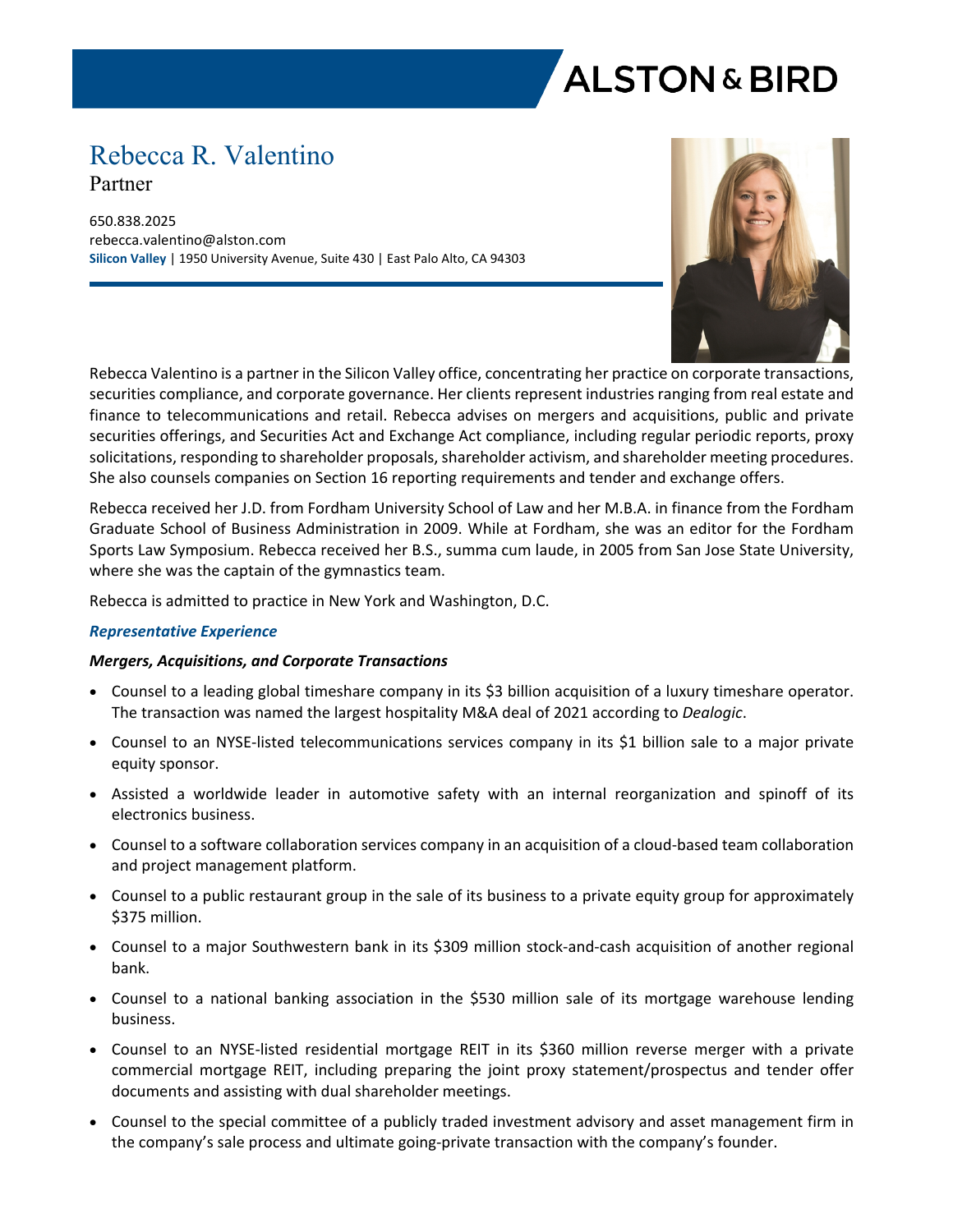## **ALSTON & BIRD**

- Counsel to a small-business lender in a tender offer for \$90 million of its common and preferred shares.
- Counsel to a private equity buyer in the \$60 million acquisition of a turf company.
- Counsel to a mortgage origination and servicing company in the sale of its business.
- Counsel to a public REIT in various debt tender offers valued at \$775 million.
- Counsel to a public REIT in a sale transaction that culminated in a merger with a private REIT.
- Counsel to a public REIT in an acquisition of a mortgage origination and servicing company.
- Counsel to an investment company conducting a private tender offer for shares of a technology company.
- Counsel to a capital markets company in two simultaneous transactions where the company sold various assets to one buyer and the equity in the remaining business to another buyer.
- Counsel to a media company in two simultaneous transactions where the company sold substantially all its assets, including preparation of a proxy statement for a special meeting to approve the sale.
- Counsel to a telecommunications company in a \$370 million going-private transaction.
- Assisted a telecommunications company with securities filings related to a spinoff of a business unit into a separate legal entity.
- Counsel to a public media company in an acquisition of preferred stock and a large equity interest in one of the nation's largest booksellers.
- Assisting clients with internal reorganizations.

#### *Securities Offerings*

- Assisted a worldwide leader in automotive safety with simultaneous registered offerings of approximately \$420 million of common stock and \$200 million of convertible notes.
- Assisted a financial services company and a registered bank holding company in the public offering of \$350 million of a new series of fixed-rate reset noncumulative perpetual preferred stock.
- Counsel to a public REIT in a \$400 million offering of green bonds.
- Counsel to a private medical imaging company in a \$30 million private offering of membership interests.
- Counsel to a private medical robotics company in private offerings of membership interests totaling more than \$15 million.
- Counsel to a mortgage REIT in a \$250 million registered offering of common stock.
- Counsel to a mortgage REIT in a \$200 million offering of exchangeable notes.
- Counsel to a public REIT in various senior notes offerings for approximately \$1.5 billion.
- Counsel to a real estate services company in a private offering of \$100 million of convertible notes.
- Counsel to an alarm monitoring company in a private offering of more than \$450 million of high-yield notes.
- Counsel to a company in its first issuance of preferred stock.
- Counsel to a solar energy company in an exchange offer allowing certain eligible employees of the company to exchange their stock options for fewer options with a lower exercise price.

#### *Public Companies*